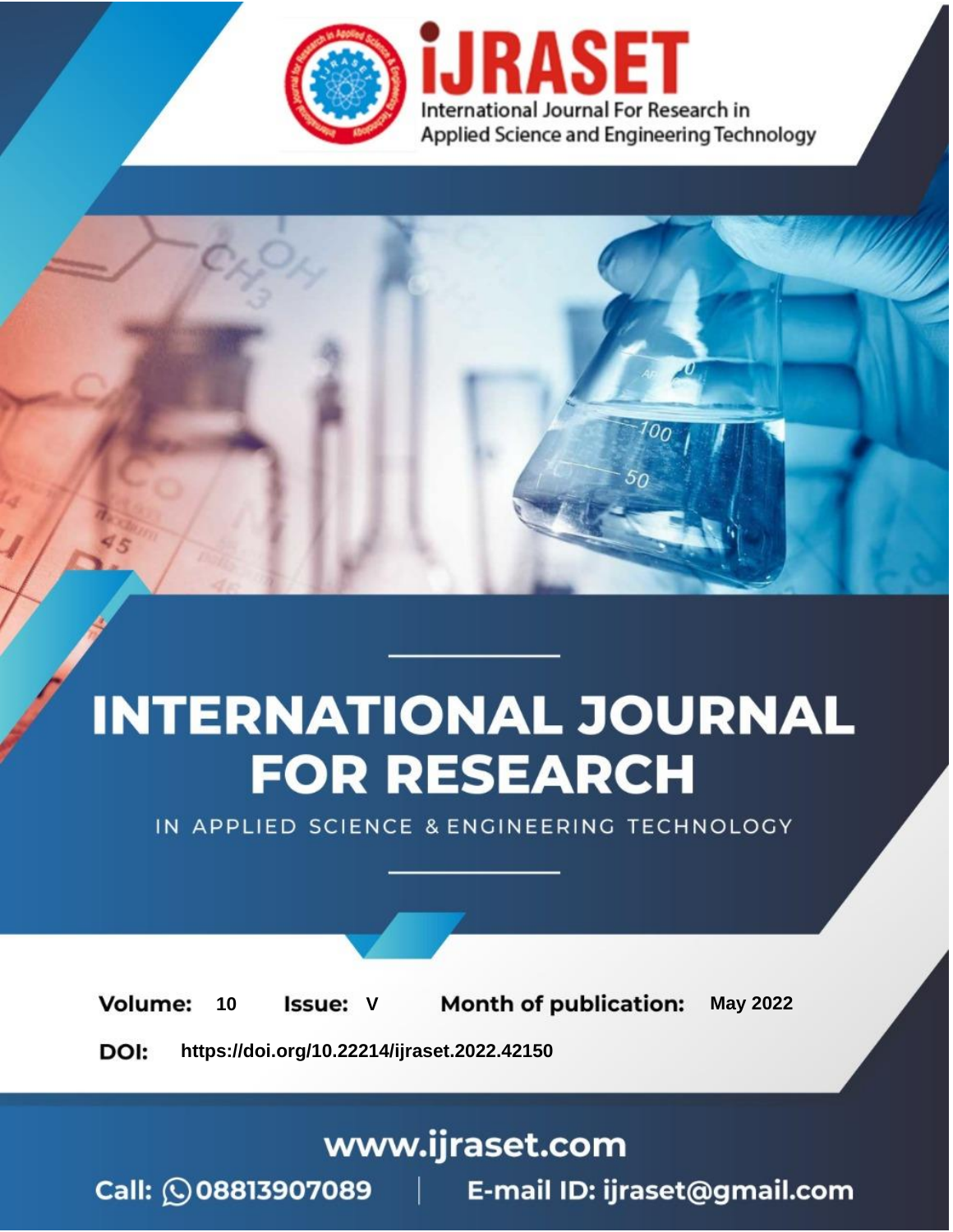

### **"Stress Detection Using Emotions: A Survey"**

Godwin Bright<sup>1</sup>, Tanmay Wasnik<sup>2</sup>, Achal Madewar<sup>3</sup>, Ameya Jajulwar<sup>4</sup>, Sanket Gharge<sup>5</sup>, Kalyani Pendke<sup>6</sup> *1, 2, 3, 4, 5, 6Rajiv Gandhi College of Engineering and Research, Nagpur, India*

*Abstract: Stress is an unpleasant emotional state that people experience in situations such as sitting in front of a computer for long periods of time.* 

*Stress can be beneficial, but if it is continuous, it can be harmful to your health. As a result, it is critical to tell the person about his or her harmful lifestyle and even to warn him or her before an acute condition develops. Emotion can be seen in a variety of ways, including facial expressions and movements, voice, and written material. Emotion Detection in Text Documents is a content-based classification issue that incorporates concepts from Natural Language Processing and Machine Learning. The approaches utilized in emotion recognition based on textual data are discussed in this work. Keywords: Emotion, Stress, Reddit, Detecting, Dataset.*

**I. INTRODUCTION**

The difficulty of recognizing psychological stress, and more broadly, individuals in distress and in need of assistance, is a delicate one; as a result, the capacity to interpret the data in order to understand why is crucial. Psychological stress has risen considerably as global catastrophes, such as the COVID  $19^{[11]}$  epidemic and the ensuing economic collapse, have multiplied. Psychological stress has only recently been studied, but in this paper, we propose a new focus on studying the information our models use to make decisions and finding ways to add psychological elements, such as emotion, into them. Furthermore, models that make decisions about factors that affect stress based on psychology theory will be easier for humans to understand, and their errors will be more obvious.

Even if there were, it would be beneficial to incorporate external information without re-labelling new datasets or each new combination of useful tasks. For example, individuals who are stressed are likely to express emotions such as fear, sadness, or anger and unlikely to express emotions such as happiness.

We'll talk about the background of emotion detection in Section 2. Section 3 discusses the emotion detection procedure, section 4 discusses previously developed stress detection systems, section 5 discusses the issues in several studies, and section 6 lists the references.

#### **II. BACKGROUND**

#### *A. Emotion Detection*

The human experience and social interaction are centred on emotion expression and detection. We can communicate a wide range of subtle and complicated feelings with just a few words, and enabling robots to grasp affect and emotion has thus been a long-term objective. The bulk of extant datasets include annotations for minor variants of Ekman's six core emotion categories (joy, anger, fear, sorrow, disgust, and surprise) and/or affective dimensions (valence and arousal) that underpin the circumplex model of affect (Russell, 2003; Buechel and Hahn, 2017). $\frac{11}{11}$ 

By analysing the distribution of emotion reactions to a varied array of stimuli using computational techniques, recent breakthroughs in psychology have provided new conceptual and methodological approaches to capture the more complicated "semantic space" of emotion. We use these methods and findings to create a granular taxonomy for text-based emotion recognition and to investigate the dimensionality of language-based emotion space in this paper.

#### *B. Emotion Classification Models*

In our experiments, we also use the BERT model, which outperforms our biLSTM model. BERT (Devlinetal., 2019)<sup>[12]</sup>, a transformer-based model with language model pretraining, has recently been shown to achieve state-of-the-art performance on several NLP tasks, including emotion prediction: all of the top-performing models in the EmotionX Challenge (Hsu and Ku, 2018) used a pre-trained BERT model. Automatic emotion classification models have been built using both feature-based and neural models. Handbuilt lexicons, such as the Valence Arousal Dominance Lexicon, are frequently used in feature-based models (Mohammad, 2018).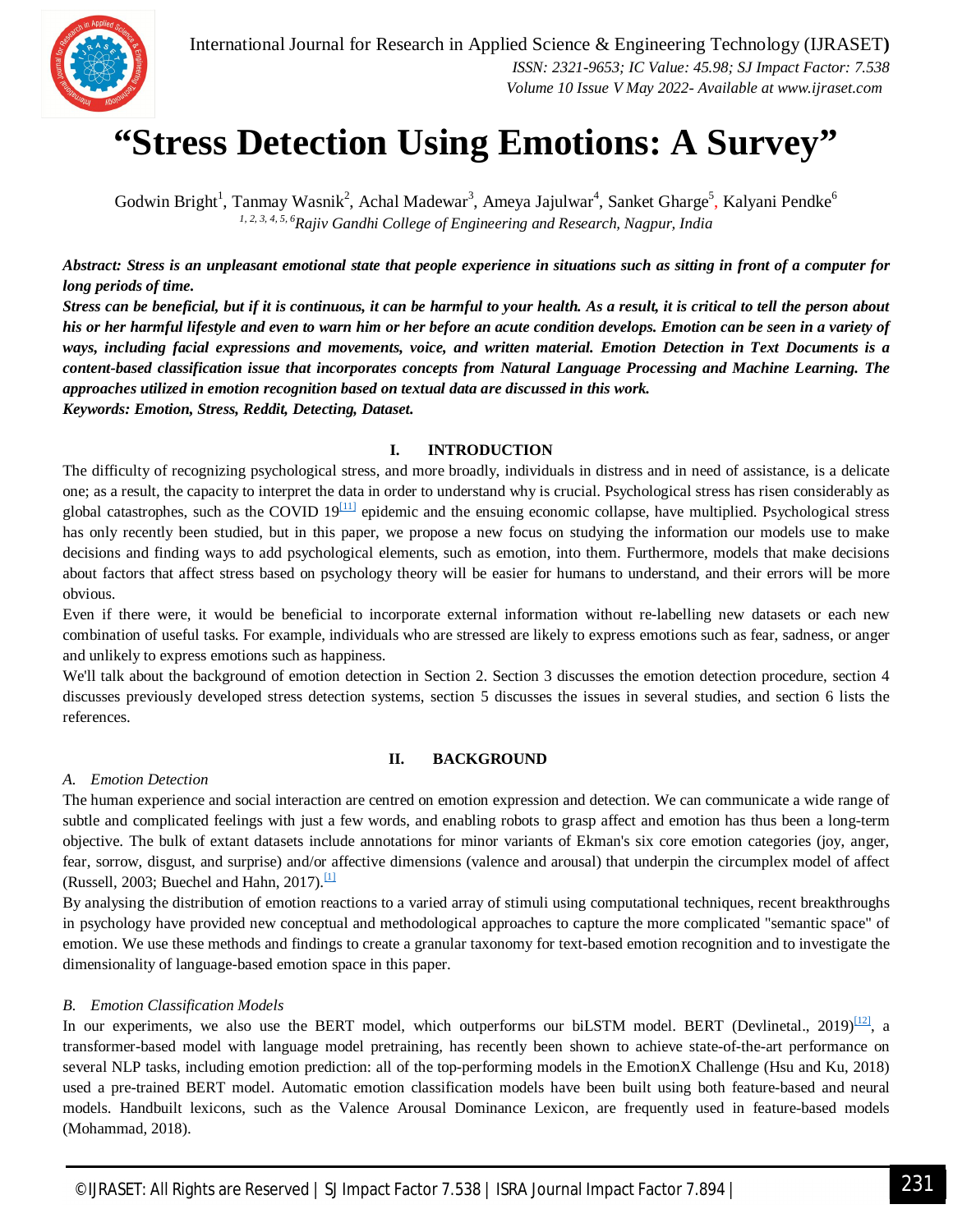

#### International Journal for Research in Applied Science & Engineering Technology (IJRASET**)**

 *ISSN: 2321-9653; IC Value: 45.98; SJ Impact Factor: 7.538*

 *Volume 10 Issue V May 2022- Available at www.ijraset.com*

| SR.<br>NO.      | <b>NAME OF AUTHORS</b>                                                                                                                                                              | <b>WORKING</b>                                                                                                                                     | DATASETS/MODELS USED                                                                                              | <b>FINAL RESULT</b>                                                                                                                                                                                    |
|-----------------|-------------------------------------------------------------------------------------------------------------------------------------------------------------------------------------|----------------------------------------------------------------------------------------------------------------------------------------------------|-------------------------------------------------------------------------------------------------------------------|--------------------------------------------------------------------------------------------------------------------------------------------------------------------------------------------------------|
| $\mathbf{1}$    | Lei Zhang, Shuai Wang,<br><b>Bing Liu</b>                                                                                                                                           | Applying deep learning to<br>sentiment analysis.                                                                                                   | Deep neural networks via Deep Learning                                                                            | State-of-the-art results for<br>various sentiment analysis<br>tasks                                                                                                                                    |
| $\overline{2}$  | Archana Shukla                                                                                                                                                                      | Presents a tool which tells the<br>quality of document or its<br>usefulness based on annotations.                                                  | Collective sentiment of annotators and<br>query knowledge base containing<br>metadata, annotations and sentiments | Sentiment in range of [0.0-1.0]                                                                                                                                                                        |
| $\overline{3}$  | Sumayh S. Aljameel *,<br>Dina A. Alabbad, Norah<br>A. Alzahrani, Shouq M.<br>Alqarni, Fatimah A.<br>Alamoudi, Lana M.<br>Babili. Somiah K.<br>Aljaafary and Fatima M.<br>Alshamrani | To develop a model that predicts<br>an individual's awareness of the<br>precautionary procedures.                                                  | Bigram TF-IDF with the SVM classifier<br><b>KNN</b> and Naïve Bayes                                               | 85%<br>65%                                                                                                                                                                                             |
| $\overline{4}$  | Abdullah Alsaeedi,<br>Mohammad Zubair Khan                                                                                                                                          | Opinion investigation of Twitter<br>data.                                                                                                          | Stanford (STS), Sanders, OMD, and<br><b>HCR</b> datasets<br>SemEval-2013 training<br>General Corpus of the TASS   | 76.99, 81.06, 84.89, and 76.81<br>$\%$<br>64.84%<br>62.98%                                                                                                                                             |
| 5               | Xing Fang and Justin<br>Zhan                                                                                                                                                        | Sentiment analysis or opinion<br>mining                                                                                                            | Naïve Bayesian Model<br><b>Random Forest Model</b><br><b>Support Vector Machine</b>                               | $>80\%$<br>77%<br>70%                                                                                                                                                                                  |
| 6               | Elsbeth Turcan and<br>Smaranda Muresan and<br>Kathleen McKeown                                                                                                                      | Explore the use of multi-task<br>learning as well as emotion-based<br>language model fine-tuning.                                                  | <b>RNN</b><br><b>BERT</b><br>MultiAlt GEE<br>MultiAlt Vent                                                        | $68.86 \pm 1.10$<br>$79.11 \pm 1.32$<br>$81.07 \pm 1.13$<br>$79.67 \pm 2.03$                                                                                                                           |
| $7\phantom{.0}$ | Nisha Raichur, Nidhi<br>Lonakadi, Priyanka<br>Mural                                                                                                                                 | Monitoring the emotional status of<br>a person who is working in front<br>of a computer for longer durations<br>crucial for the safety of a person | 19 collected datasets each of 18 images<br>of individual                                                          | Standard deviation range is<br>$(2.672023 - 33.11495)$                                                                                                                                                 |
| 8               | Russell Li and Zhandong<br>Liu                                                                                                                                                      | Development two deep neural<br>networks: a 1-dimensional (1D)<br>convolutional neural network and<br>a multilayer perceptron neural<br>network.    | WESAD, a multimodal dataset for<br>wearable stress and afect detection                                            | The deep convolutional neural<br>network achieved 99.80% and<br>99.55% accuracy.<br>The accuracy of the deep<br>multilayer perceptron neural<br>network was 99.65% and 98.38<br>percent, respectively. |

Table 1

#### **III. LITERATURE SURVEY OF PAPERS ON STRESS DETECTION SYSTEM**

Deep learning has emerged as a powerful machine learning technique that learns multiple layers of representations or features of the data and produces state-of-the-art prediction results

Applying deep learning to sentiment analysis has become a popular research topic lately. With the advances of deep learning research and applications, we believe that there will be more exciting research of deep learning for sentiment analysis in the near future.<sup>[2]</sup>

Author presents a tool which tells the quality of document or its usefulness based on annotations. Annotation may include comments, notes, observation, highlights, underline, explanation, question or help etc. comments are used for evaluative purpose while others are used for summarization or for expansion also.

They've developed an augmented KMAD tool implemented using java server programming language to infer the collective sentiment of annotators and query knowledge base containing metadata, annotations and sentiments. $[3]$ 

This study aims to develop a model that predicts an individual's awareness of the precautionary procedures in five main regions in Saudi Arabia. In this study, a dataset of Arabic COVID-19 related tweets was collected, which fell in the period of the curfew. The dataset was processed, based on several machine learning predictive models: Support Vector Machine (SVM), K nearest neighbors (KNN), and Naïve Bayes (NB), along with the N-gram feature extraction technique.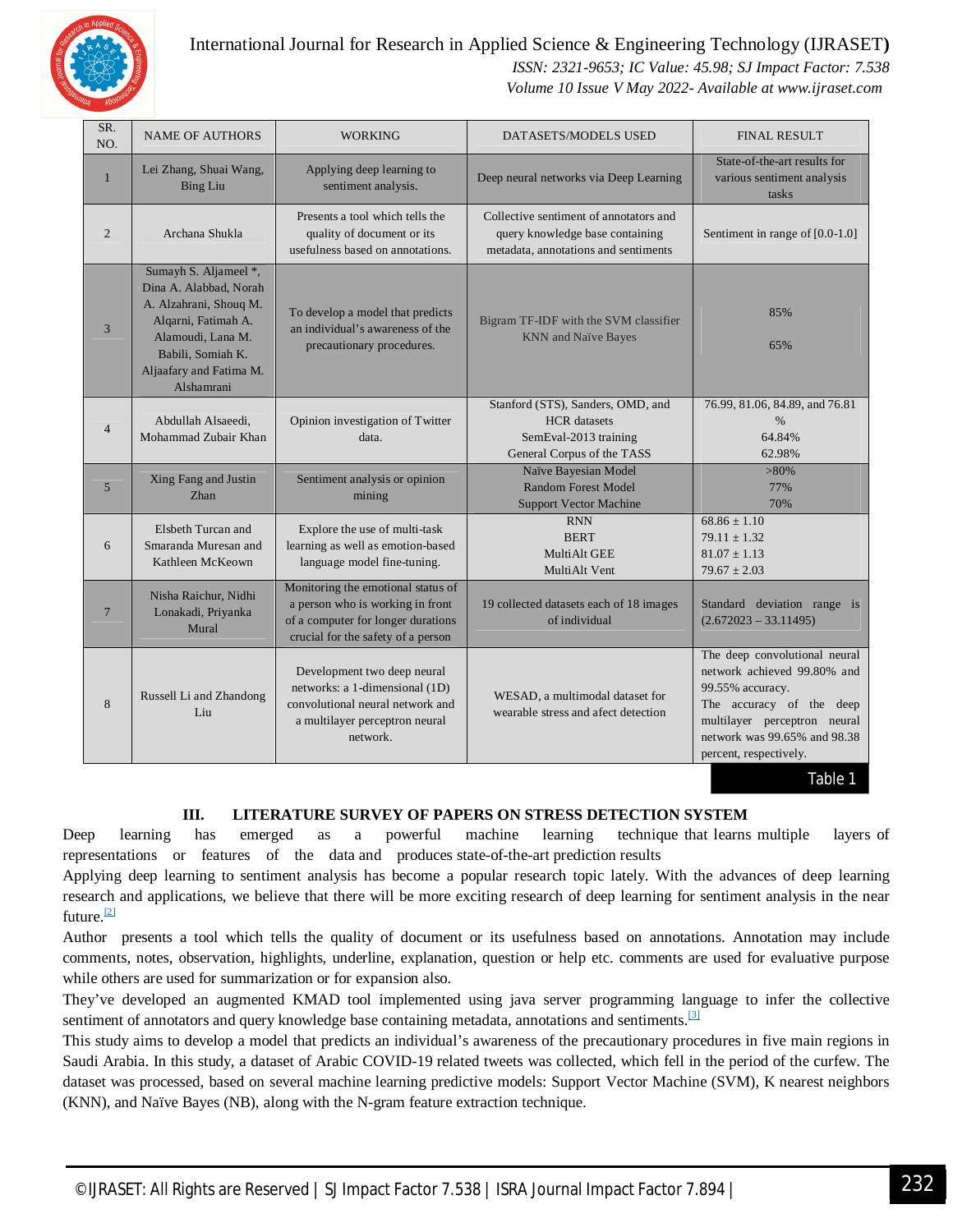

#### International Journal for Research in Applied Science & Engineering Technology (IJRASET**)**

 *ISSN: 2321-9653; IC Value: 45.98; SJ Impact Factor: 7.538 Volume 10 Issue V May 2022- Available at www.ijraset.com*

Three machine learning techniques were chosen for training the model. The results show that bigram TF-IDF with the SVM classifier produced the highest accuracy of 85%, which outperformed KNN and Naïve Bayes. The proposed model was used to predict the awareness of individuals per region; the south region showed the highest level of awareness at 65%, while the middle was the lowest among the regions. $\frac{[4]}{[4]}$ 

Twitter is an enormously popular microblog on which clients may voice their opinions. Opinion investigation of Twitter data is a field that has been given much attention over the last decade and involves dissecting "tweets" (comments) and the content of these expressions. Machine learning algorithms, such as The Naive Bayes, Maximum Entropy, and SVM, achieved an accuracy of approximately 80% when n-gram and bigram model were utilized. Ensemble and hybrid-based Twitter sentiment analysis algorithms tended to perform better than supervised machine learning techniques, as they were able to achieve a classification accuracy of approximately 85%.<sup>[5]</sup>

Sentiment analysis or opinion mining is one of the major tasks of NLP (Natural Language Processing). Sentiment analysis has gained much attention in recent years. In this paper, we aim to tackle the problem of sentiment polarity categorization, which is one of the fundamental problems of sentiment analysis. A general process for sentiment polarity categorization is proposed with detailed process descriptions.

Sentiment analysis or opinion mining is a field of study that analyzes people's sentiments, attitudes, or emotions towards certain entities. Sentiment polarity categorization is a key challenge in sentiment analysis that is addressed in this study. Online product reviews from Amazon.com are selected as data used for this study. A process for categorizing sentiment polarity has been developed, with thorough descriptions of each stage. Experiments on sentence-level categorization as well as review-level categorization were conducted.<sup>[6]</sup>

We explore the use of multi-task learning as well as emotion-based language model fine-tuning. With our emotion-infused models, we see comparable results to state-of-the-art BERT.

All three types of our models achieve comparable performance to a state-of-the art fine-tuning BERT baseline, and, more importantly, we show that they result in more explainable models. We also introduce a new framework for model interpretation using LIME and show that our emotion-enhanced multi-task models offer a new dimension of interpretability by using the predictions of auxiliary tasks to explain the primary task. $[7]$ 

Monitoring the emotional status of a person who is working in front of a computer for longer durations crucial for the safety of a person. In this work real-time non-intrusive videos are captured, which detects the emotional status of a person by analyzing the facial expression. We detect an individual emotion in each video frame and the decision on the stress level is made in sequential hours of the video captured

They developed a monitoring system for detecting emotion stress of a person working continuously in front of computer. To assess the detection performance, we conducted experiments on 19 collected data sets each consisting of 18 images of an individual, hence total of  $19x18$  images analyzed.<sup>[8]</sup>

Prior research has shown that analyzing physiological signals is a reliable predictor of stress. Such signals are collected from sensors that are attached to the human body. Researchers have attempted to detect stress by using traditional machine learning methods to analyze physiological signals. Results, ranging between 50 and 90% accuracy, have been mixed. When features are misidentified, accuracy suffers. We built two deep neural networks to overcome this shortcoming: a 1-dimensional (1D) convolutional neural network and a multilayer perceptron neural network.

For binary and 3-class classification, the deep convolutional neural network attained accuracy rates of 99.80 percent and 99.55 percent, respectively. For binary and 3-class classification, the deep multilayer perceptron neural network attained accuracy rates of 99.65% and 98.38 percent, respectively. The networks outperformed previous approaches that evaluated physiological data for binary stress detection and 3-class emotion categorization by a wide margin..<sup>[9]</sup>

#### **IV. CHALLENGES**

From the various papers that we have seen and surveyed; we can come across the various challenges that have been faced by them. The neural networks must be trained and tested several times in order to obtain correct findings in future studies for a diverse population. This would improve precision. The data set was compiled from 15 human participants, and it is possible that this number does not reflect the entire human population. Individual human experiences may cause this to change.

The analysis of the sources of tension and relaxation reflected in language would be a future task. To address this issue, we will develop a framework that identifies two things: feelings and the causes of emotions.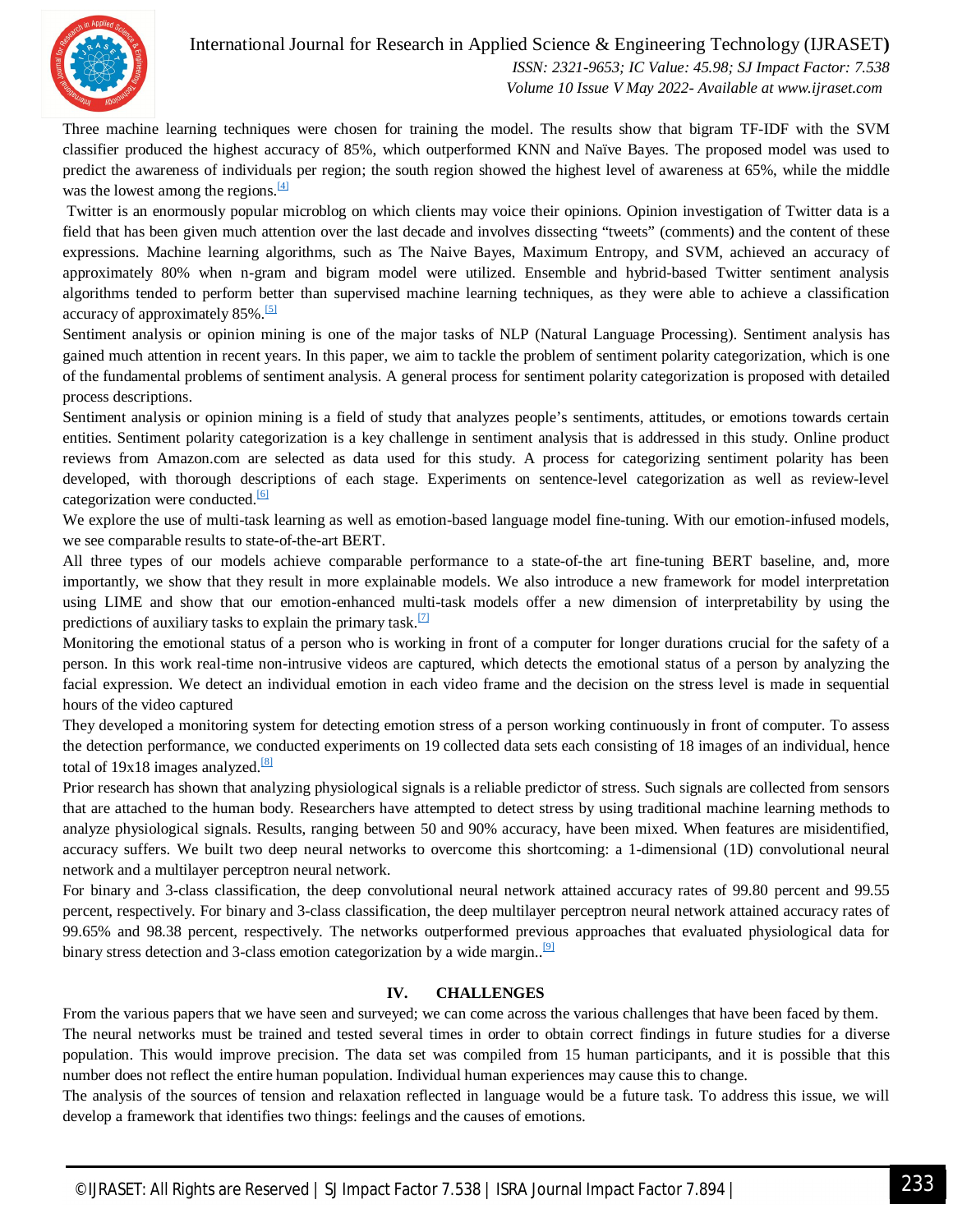International Journal for Research in Applied Science & Engineering Technology (IJRASET**)**



 *ISSN: 2321-9653; IC Value: 45.98; SJ Impact Factor: 7.538 Volume 10 Issue V May 2022- Available at www.ijraset.com*

#### **V. CONCLUSION**

Emotion detection is an important area of study in the human-computer interaction. Researchers have done a substantial amount of work to recognize emotion from face and audio data, but recognizing emotions using transfer learning techniques is still a new and hot study topic.

The networks' performance exhibited a significant improvement over past methods that analyzed physiological signals for both binary stress detection and 3-class emotion classification. <sup>[10]</sup>

So, in the future, we can utilize the above-mentioned validated models to assess people's stress levels and possibly establish a stressfree atmosphere.

#### **REFERENCES**

- [1] Elsbeth Turcan and Smaranda Muresan and Kathleen McKeown "Emotion-Infused Models for Explainable Psychological Stress Detection" {eturcan, smara, kathy}@cs.columbia.edu
- [2] Lei Zhang, Shuai Wang, Bing Liu, "Deep Learning for Sentiment Analysis: A Survey" University of Illinois at Chicago, liub@uic.edu
- [3] Archana Shukla, "SENTIMENT ANALYSIS OF DOCUMENT BASED ON ANNOTATION" Department of CSE, Motilal Nehru National Institute of Technology, Allahabad
- [4] Sumayh S. Aljameel \*, Dina A. Alabbad, Norah A. Alzahrani, Shouq M. Alqarni, Fatimah A. Alamoudi, Lana M. Babili, Somiah K. Aljaafary and Fatima M. Alshamrani "A Sentiment Analysis Approach to Predict an Individual's Awareness of the Precautionary Procedures to Prevent COVID-19 Outbreaks in Saudi Arabia" Department of Computer Science, College of Computer Science and Information Technology, Imam Abdulrahman Bin Faisal University, Dammam 31441, Saudi Arabia
- [5] Abdullah Alsaeedi, Mohammad Zubair Khan "A Study on Sentiment Analysis Techniques of Twitter Data" Department of Computer Science, College of Computer Science and Engineering Taibah University Madinah, KSA
- [6] Xing Fang and Justin Zhan "Sentiment analysis using product review data" Department of Computer Science, North Carolina A&T State University, Greensboro, NC, USA
- [7] Elsbeth Turcan and Smaranda Muresan and Kathleen McKeown "Emotion-Infused Models for Explainable Psychological Stress Detection" Department of Computer Science, Columbia University Data Science Institute, Columbia University
- [8] Nisha Raichur, Nidhi Lonakadi, Priyanka Mural "Detection of Stress Using Image Processing and Machine Learning Techniques" Department of Information Science and Engineering, BVBCET, Hubli, India
- [9] Russell Li and Zhandong Liu "Stress detection using deep neural networks" From The International Conference on Intelligent Biology and Medicine (ICIBM) 2020 Virtual. 9-10 August 2020.
- [10] Sioni R, Chittaro L. Stress detection using physiological sensors. IEEE Comput. 2015; 48:26–33.